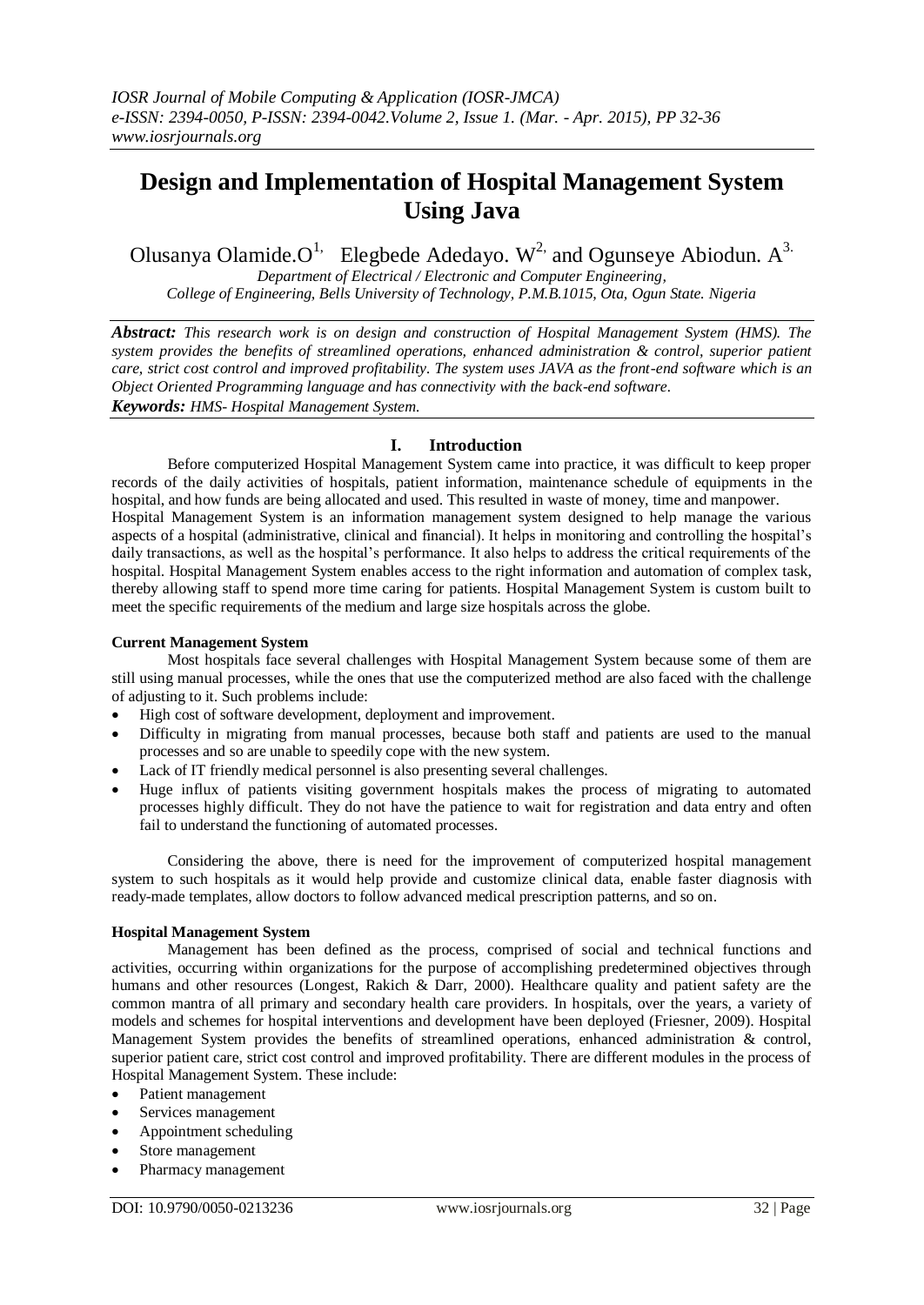- Admission management
- Ambulatory
- Laboratory
- Account management
- Payroll and Human Resource Management

### **II. Literature Review**

Hospitals can also be regarded as organizations based on high technology and information intensive processes. According to Lawrence and Dyer (1982), such organizations are not hierarchically structured bureaucracies, but are often based on democratic control mechanisms with institutionalized stakeholder influence in decision processes. A survey under 2752 European hospital managers indicates that technology can substantially influence hospital activities and services (Anderson, 1993). It is also expected that health care budgets and funding will depend significantly on sophisticated patient and diagnosis classifications. The use of IT in diagnostic and treatment processes will add to the development of networks of clinical, hospital and health care processes (Smith and Gert van der Pijl, 1999).

Healthcare management is a growing profession with increasing opportunities in both direct and nondirect care settings. As defined by Buchbinder and Thompson (2010), direct care settings are those organizations that provide care directly to a patient, resident or client who seeks services from the organization. Non-direct care settings are not directly involved in providing care to persons needing health services, but rather support the care of individuals through products and services made available to direct care settings.

The construction of medical information is important to improve the hospital medical care capability, the management decision-making level of health and the hospital operational efficiency. Nowadays, comprehensive hospital information services and management platform have been established, centering on electronic medical records and clinical pathway. The establishment and use of these information systems played an important role in improving the degree of patient satisfaction, enhancing hospital efficiency and healthcare quality, protecting the safety of healthcare, and reducing healthcare costs.

Hospital Management System (computerized) is increasingly becoming an emerging tool in health care arena to efficiently enable delivery of high quality health services. These systems have large computerized data bases intended primarily for communication and storing health and administrative information. HMS has different components and includes broad scope and level of systems from departmental (a system limited to a specific clinical or financial domain) to knowledge based systems that provide diagnostic support and intervention for patient care activities. It is believed that HMS implementation is an organizational process conducted toward information technology within user community. User community in health care arena consists of many different user groups (physicians, nurses, administrators, managers, researchers, etc.). Neglect of any of these parties imply to missing related expertise, skills, knowledge, requirements and expectations. Expectation and requirement arise from what users see and hear about the system and interpret the ways the system will work for them. Studies indicated that addressing user expectation is a distinct element to ensure the successful adoption of the HMS (Farzandipour, Sadoughi and Meidani, 2010).

In health care organizations, many different user groups (physicians, nurses, administrators, managers, radiologists, pharmacists, etc) with variety of backgrounds and conflicting interest exist. Implementation of a hospital information system could not happen without an analysis of the feelings and perceptions of individuals who make use of it (Ndira, Rosenberger, and Wetter, 2008).

#### **III. Methodology**

This HMS is based on the database, object-oriented programming language and networking techniques. My SQL (Structure Query Language) is used in areas where keeping the records in the database is necessary, this system uses JAVA as the front-end software which is an object-oriented programming technique and has connectivity with My SQL, the back-end software.

#### **IV. Results And Discussion**

The study indicates that maximum user's expectations were supported. The Hospital Management System software meets user requirement relating to entering patient data (figure 1). It shows the number of patients registered in the hospital database (figure 2). The system also was able to show patients past medical records such as diagnosis, drug prescription and dosage (figures 3 and 4). The system also gives the number of in-patients in the hospital at that particular time and what they are being treated for (figure 5). A drug database was also established, where the pharmacy can input the particular type of drug available at that particular time so that doctors can know which drugs are readily available to be prescribed to patients (figure 6).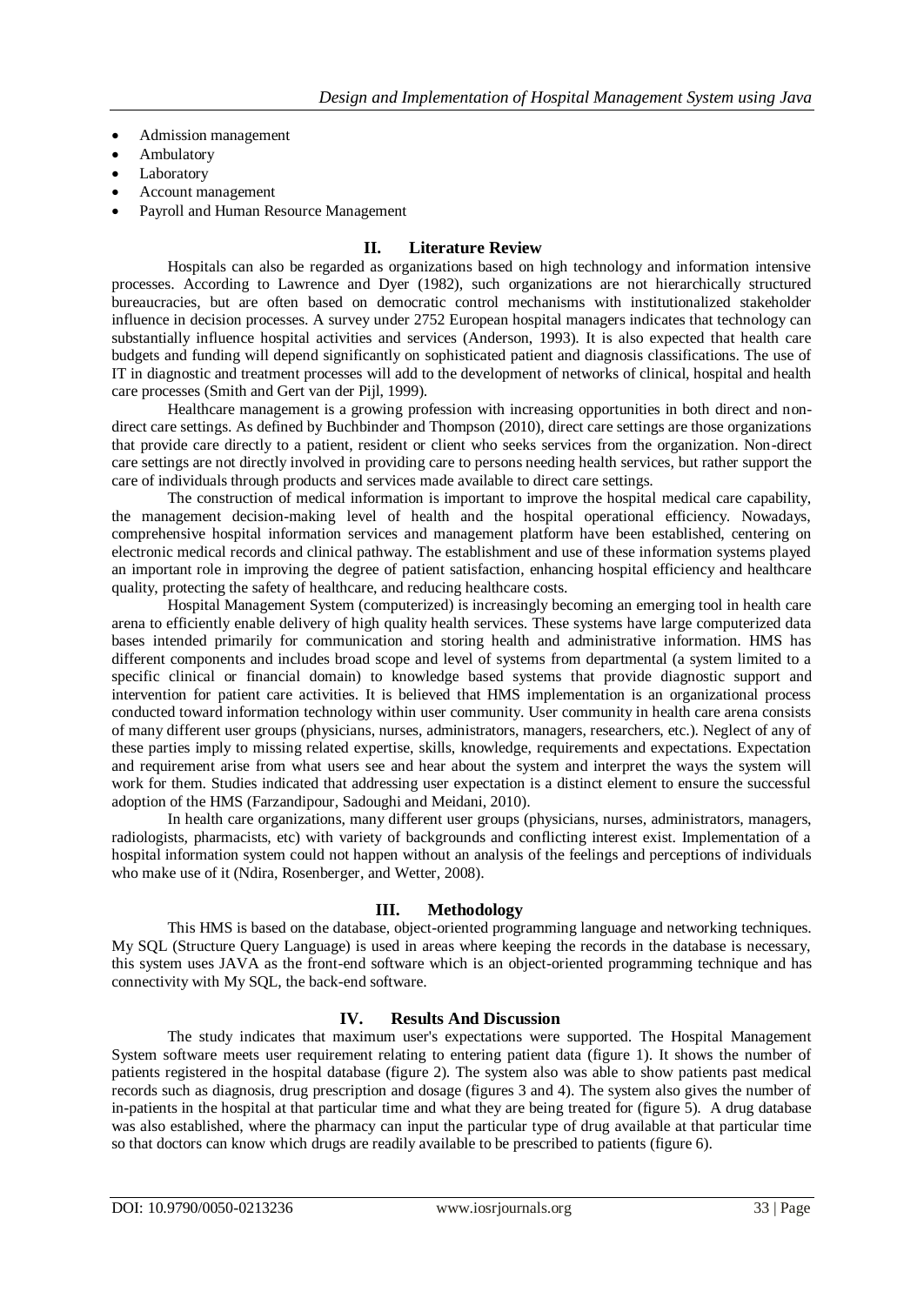

## *Design and Implementation of Hospital Management System using Java*

**Figure 1:** Registration page

| Hospital Managment Package  |                   |                                   |                  |                                |                    |  |  |  |  |  |
|-----------------------------|-------------------|-----------------------------------|------------------|--------------------------------|--------------------|--|--|--|--|--|
| <b>A</b> Loged in as: Admin |                   | Manage Drugs<br>Register Patients | Manage Patients  | Manage In Patients<br>Settings | <b>D</b> Logout    |  |  |  |  |  |
|                             |                   | Go<br>Cancel<br>Search            | Print            |                                |                    |  |  |  |  |  |
| REF NO                      | <b>FIRST NAME</b> | MIDDLE NAME                       | <b>LAST NAME</b> | <b>GENDER</b>                  | <b>MARITAL ST/</b> |  |  |  |  |  |
| <b>ER101</b>                | ADE               | <b>WADA</b>                       | <b>DAYO</b>      | MALE                           | Married            |  |  |  |  |  |
| <b>RX877</b>                | <b>CHIKA</b>      | <b>JAMES</b>                      | ANDREW           | MALE                           | Single             |  |  |  |  |  |
| <b>RX117</b>                | <b>HALIMAT</b>    | <b>HAJIYA</b>                     | <b>HASSAN</b>    | MALE                           | Married            |  |  |  |  |  |
| <b>RX123</b>                | <b>JAKANDE</b>    | <b>JOHNSON</b>                    | <b>WADE</b>      | MALE                           | Married            |  |  |  |  |  |
| <b>IOP</b>                  | LAIDE             | <b>DANJUMA</b>                    | <b>ADEGITE</b>   | MALE                           | Married            |  |  |  |  |  |
|                             |                   |                                   |                  |                                |                    |  |  |  |  |  |
|                             |                   |                                   |                  |                                |                    |  |  |  |  |  |
|                             |                   |                                   |                  |                                |                    |  |  |  |  |  |
|                             |                   |                                   |                  |                                |                    |  |  |  |  |  |
|                             |                   |                                   |                  |                                |                    |  |  |  |  |  |
|                             |                   |                                   |                  |                                |                    |  |  |  |  |  |

### **Figure 2:** Patient's database



**Figure 3:** Patient's record

DOI: 10.9790/0050-0213236 www.iosrjournals.org 34 | Page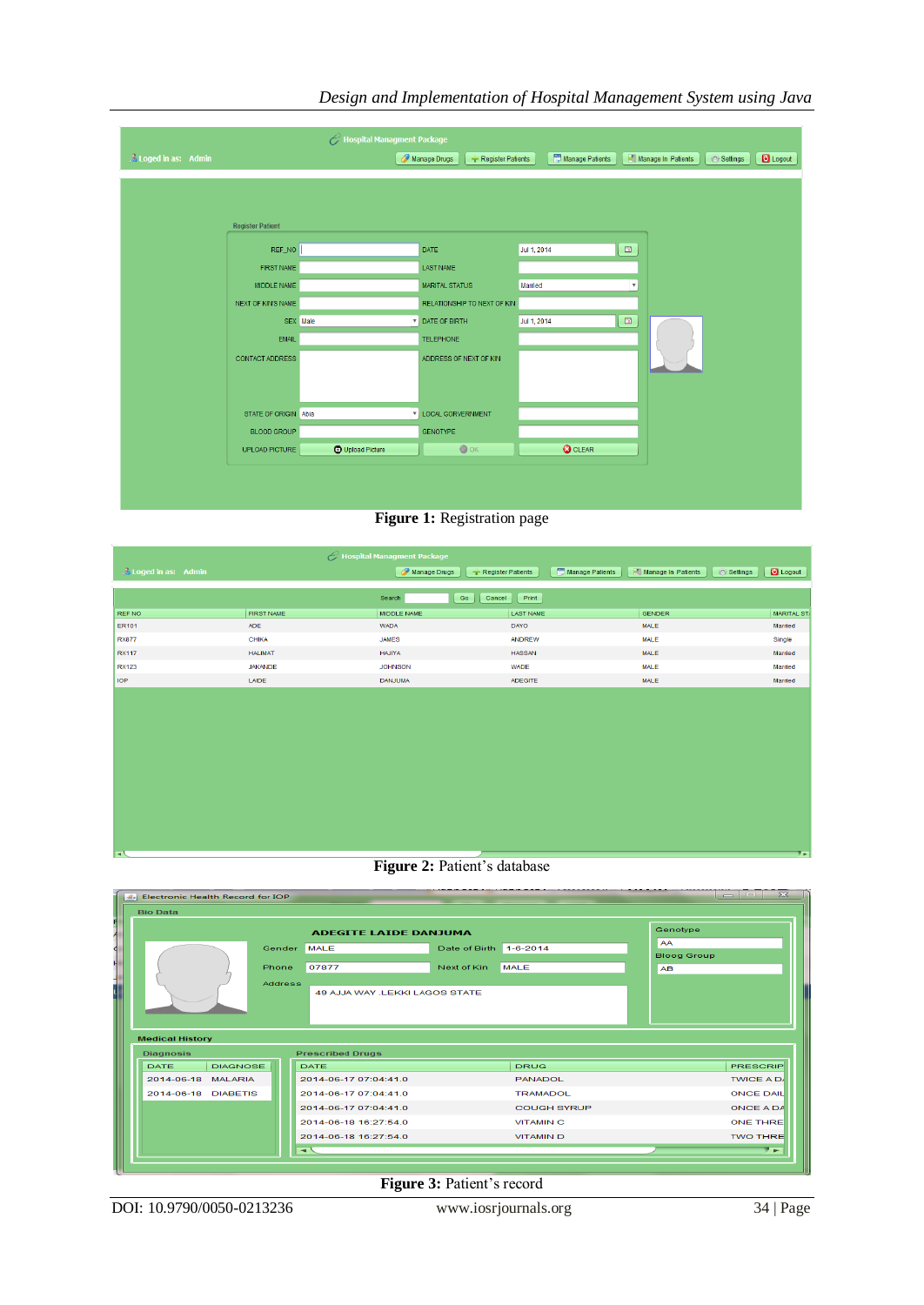| Hospital Managment Package                                                                                                                                                               |                                                                                                  |  |  |  |  |  |  |  |  |  |
|------------------------------------------------------------------------------------------------------------------------------------------------------------------------------------------|--------------------------------------------------------------------------------------------------|--|--|--|--|--|--|--|--|--|
| <b><i>A</i></b> Loged in as: Admin                                                                                                                                                       | Manage Patients<br>Manage Drugs<br>Logout<br>Manage In Patients<br>Settings<br>Register Patients |  |  |  |  |  |  |  |  |  |
|                                                                                                                                                                                          | Print<br>Co<br>Search<br>Cancel                                                                  |  |  |  |  |  |  |  |  |  |
| <b>Bio Data</b>                                                                                                                                                                          | Diagnose Patient<br>Prescribe Drugs                                                              |  |  |  |  |  |  |  |  |  |
| <b>WADE JAKANDE JOHNSON</b><br><b>View EHR</b>                                                                                                                                           | Diagnosis                                                                                        |  |  |  |  |  |  |  |  |  |
| Genotype<br><b>AS</b><br><b>Bloog Group</b><br>AB<br><b>MALE</b><br>Gender<br>09066664<br>Phone<br>Date of Birth 3-6-2014<br><b>MALE</b><br>Next of Kin<br>Address<br><b>LEKKI LAGOS</b> | Doctor's Comment                                                                                 |  |  |  |  |  |  |  |  |  |
|                                                                                                                                                                                          | $\sqrt{\ }$ Submit                                                                               |  |  |  |  |  |  |  |  |  |

## *Design and Implementation of Hospital Management System using Java*

**Figure 4:** Diagnosis form

| Hospital Managment Package       |            |              |                   |                 |                    |          |            |  |  |
|----------------------------------|------------|--------------|-------------------|-----------------|--------------------|----------|------------|--|--|
| $\mathcal{L}$ Loged in as: Admin |            | Manage Drugs | Register Patients | Manage Patients | Manage In Patients | Settings | Logout     |  |  |
|                                  |            |              |                   |                 |                    |          |            |  |  |
|                                  |            | Go<br>Search | Print<br>Cancel   |                 |                    |          |            |  |  |
| REF NO                           | FIRST NAME | MIDDLE NAME  | <b>LAST NAME</b>  |                 | GENDER             |          | MARITAL ST |  |  |
| <b>ER101</b>                     | ADE        | WADA         | <b>DAYO</b>       |                 | <b>MALE</b>        |          | Married    |  |  |
|                                  |            |              |                   |                 |                    |          |            |  |  |
|                                  |            |              |                   |                 |                    |          |            |  |  |
|                                  |            |              |                   |                 |                    |          |            |  |  |
|                                  |            |              |                   |                 |                    |          |            |  |  |
|                                  |            |              |                   |                 |                    |          |            |  |  |
|                                  |            |              |                   |                 |                    |          |            |  |  |
|                                  |            |              |                   |                 |                    |          |            |  |  |
|                                  |            |              |                   |                 |                    |          |            |  |  |
|                                  |            |              |                   |                 |                    |          |            |  |  |
|                                  |            |              |                   |                 |                    |          |            |  |  |
|                                  |            |              |                   |                 |                    |          |            |  |  |
|                                  |            |              |                   |                 |                    |          |            |  |  |
|                                  |            |              |                   |                 |                    |          |            |  |  |
|                                  |            |              |                   |                 |                    |          |            |  |  |
|                                  |            |              |                   |                 |                    |          |            |  |  |
|                                  |            |              |                   |                 |                    |          |            |  |  |
| $\overline{\phantom{a}}$         |            |              |                   |                 |                    |          | フェ         |  |  |

**Figure 5:** In-Patient Database



**Figure 6:** Drug Database